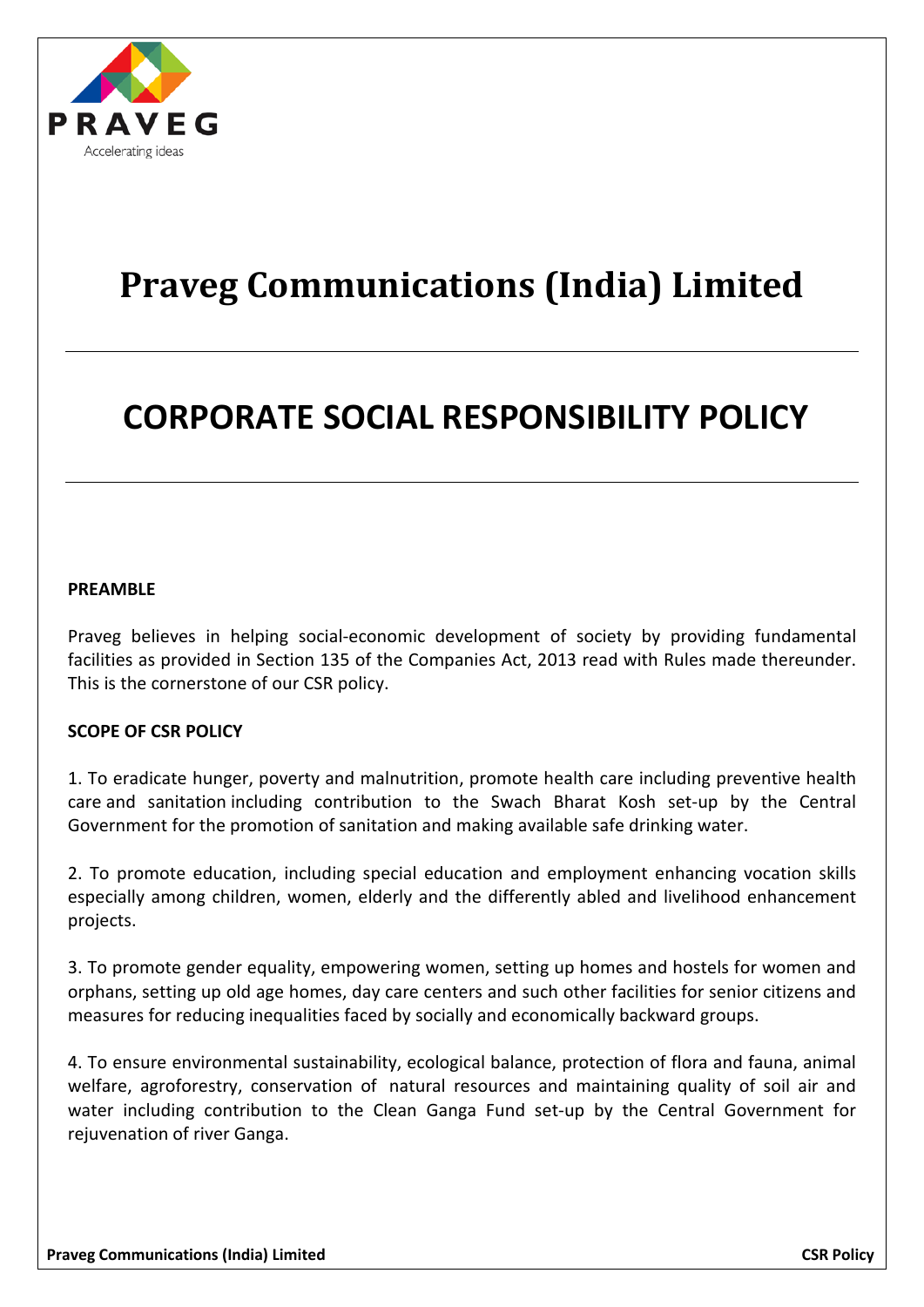

5. To protect national heritages, art and culture including restoration of buildings and sites of historical importance and works of art, setting up public libraries, promotion and development of traditional arts and handicrafts.

6. To take measure for the benefits of armed forces veterans, war widows and their dependents, Central Armed Police Forces (CAPF) and Central Para Military Forces (CPMF) veterans, and their dependents including widows.

7. To train and promote rural sports, nationally recognized sports, Paralympics sports and Olympics sport.

8. To contribute Prime Minister's National Relief Fund or Prime Minister's Citizen Assistance and Relief in Emergency Situations Fund (PM CARES Fund) or any other fund set up by the Central Government for socio-economic development and relief and welfare of the Scheduled Tribes, other backward classes, minorities and women.

9. (a) To Contribute to incubators or research and development projects in the field of science, technology, engineering and medicine, funded by the Central Government or State Government or Public Sector Undertaking or any agency of the Central Government or State Government; and

(b) To Contribute to public funded Universities; Indian Institute of Technology (IITs); National Laboratories and autonomous bodies established under Department of Atomic Energy (DAE); Department of Biotechnology (DBT); Department of Science and Technology (DST); Department of Pharmaceuticals; Ministry of Ayurveda, Yoga and Naturopathy, Unani, Siddha and Homoeopathy (AYUSH); Ministry of Electronics and Information Technology and other bodies, namely Defense Research and Development Organisation (DRDO); Indian Council of Agricultural Research (ICAR); Indian Council of Medical Research (ICMR) and Council of Scientific and Industrial Research (CSIR), engaged in conducting research in science, technology, engineering and medicine aimed at promoting Sustainable Development Goals (SDGs).

10. Rural Development projects.

- 11. Slum area development.
- 12. Disaster management, including relief, rehabilitation and reconstruction activities.

13. Any other activities covered from time to time as may be covered by law.

## **IMPLEMENTATION**

In every financial year, the Board of Directors, upon recommendation of Corporate Social Responsibility Committee, shall spend at least 2% of the average net profits of the company made during the three immediately preceding financial years in any of the aforesaid activities.